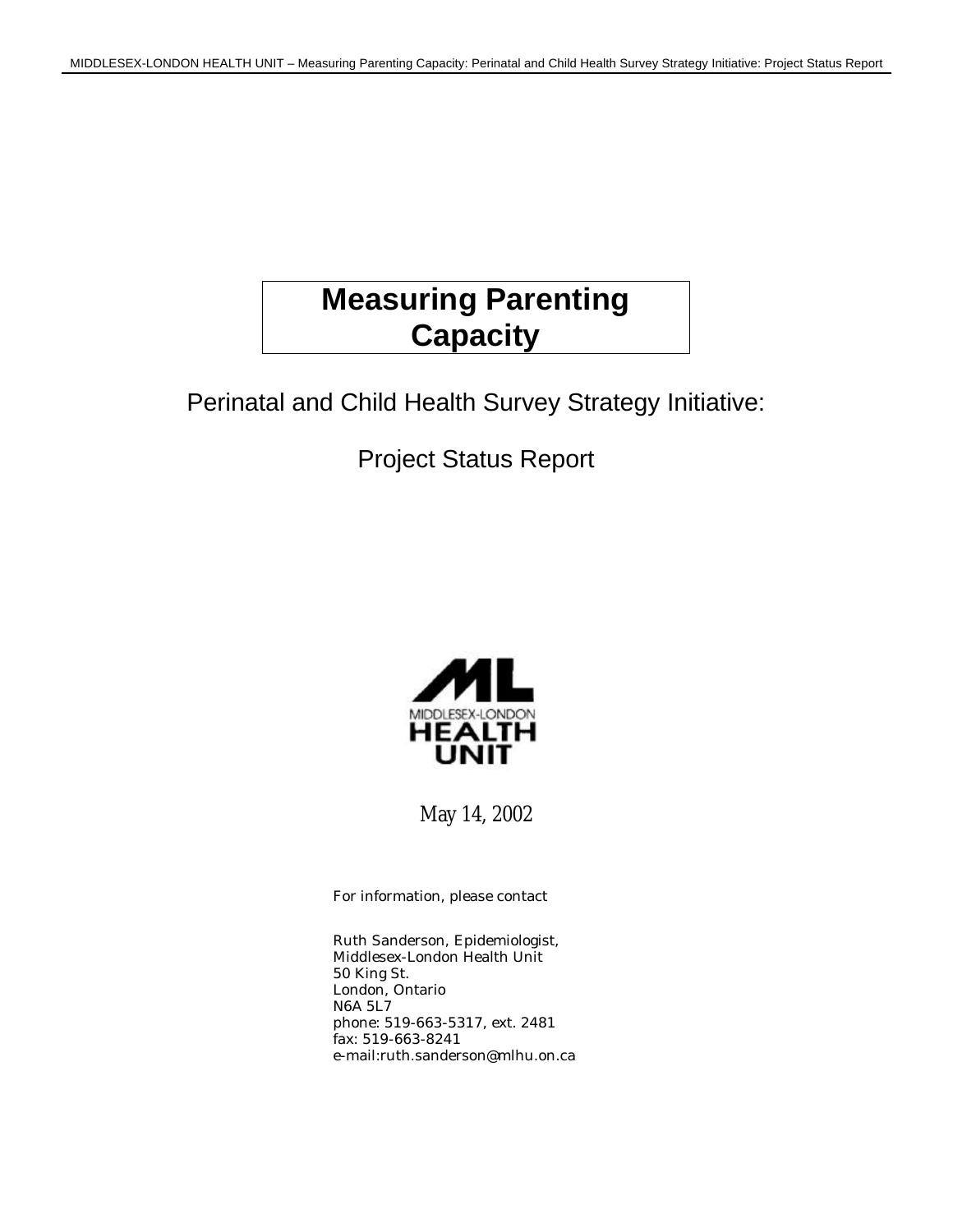© Copyright 2002 Middlesex-London Health Unit 50 King Street London, Ontario N6A 5L7

Cite reference as: Middlesex-London Health Unit (2002). Project Status Report: Perinatal and Child Health Survey Strategy Initiative: Measuring Parenting Capacity London, Ontario: Author.

Authors: Ruth Sanderson RRFSS Parenting Module Development Group

All rights reserved.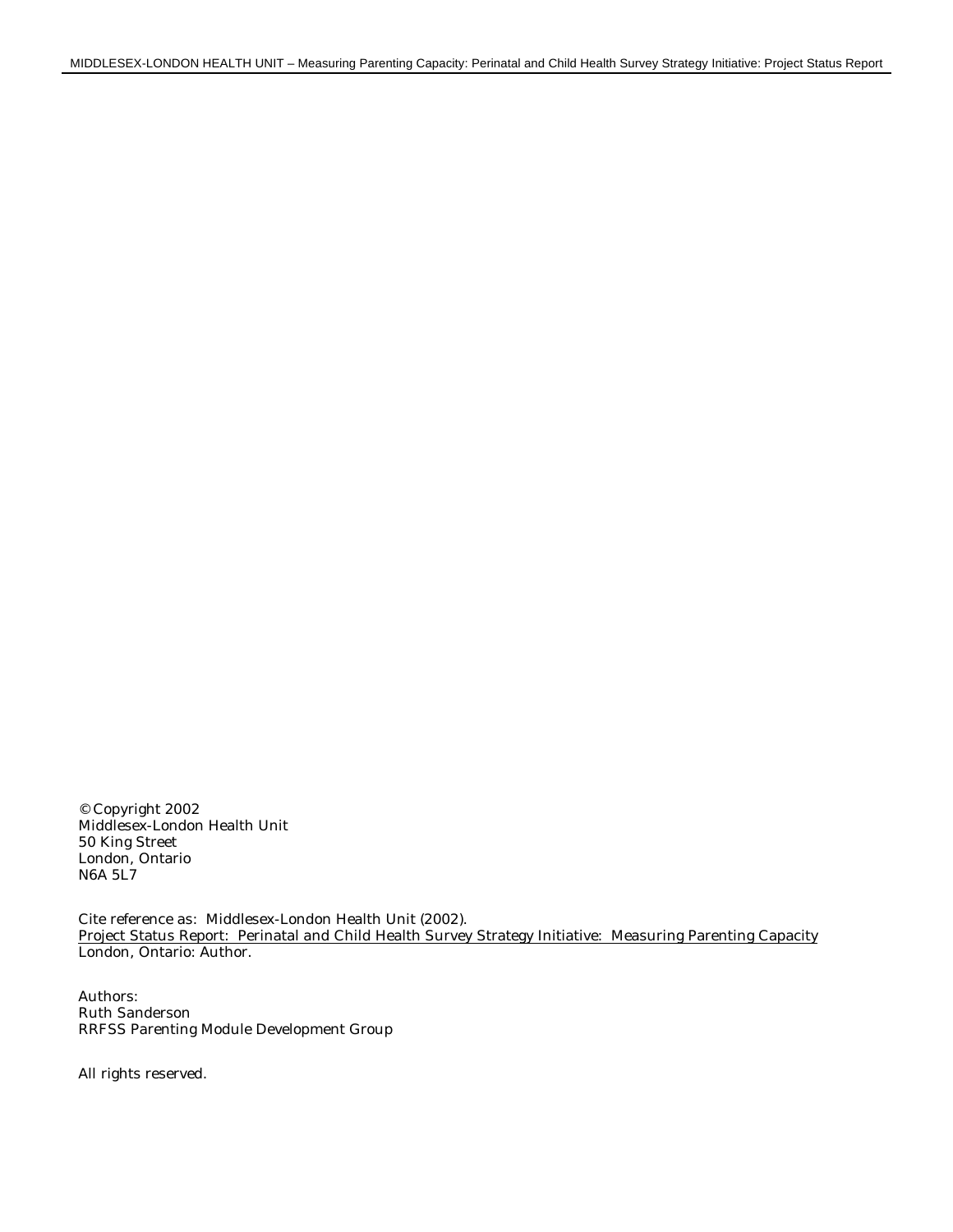## **Table of Contents**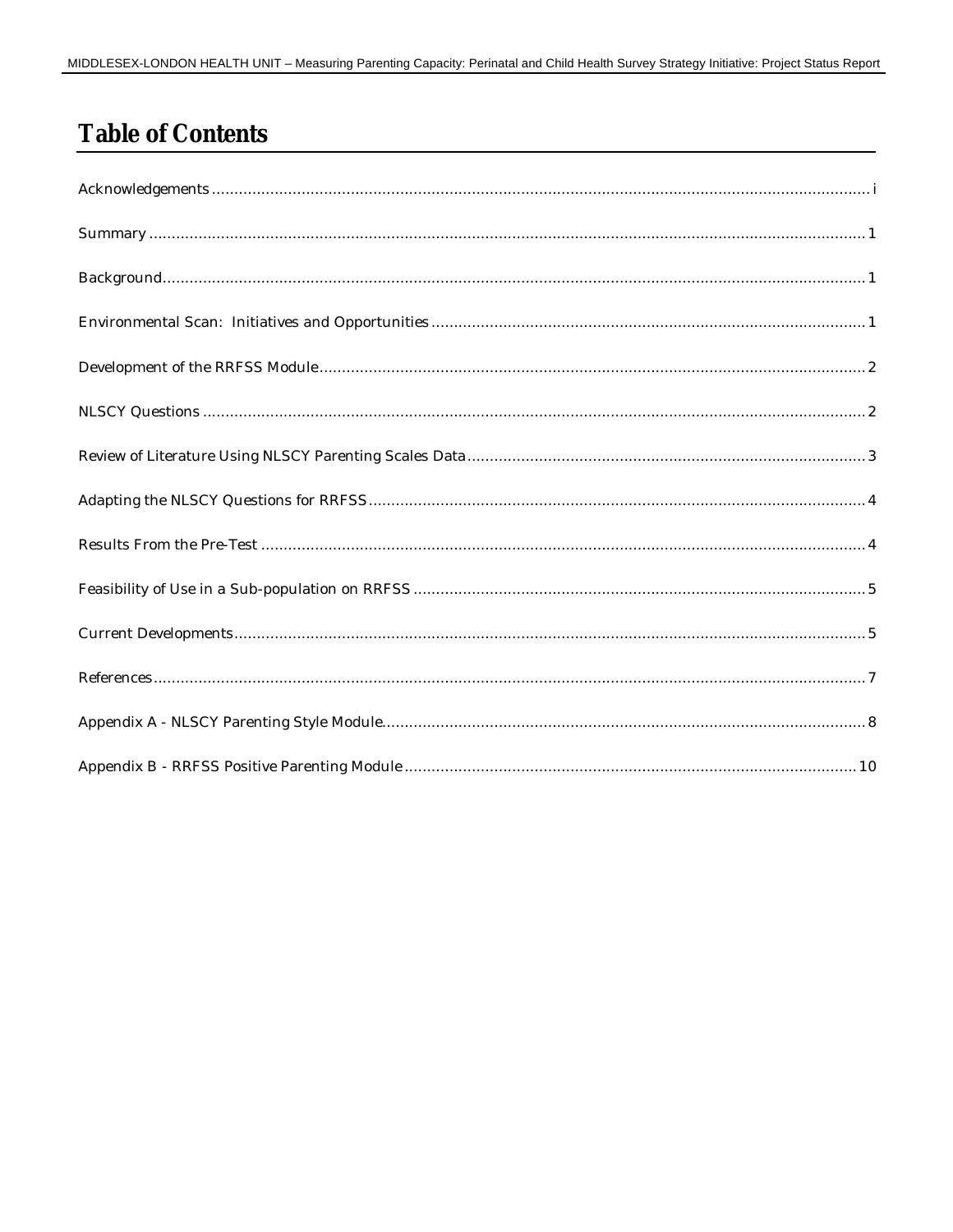## **Acknowledgements**

The author wishes to acknowledge the support and work of the Development Group.

#### **RRFSS Parenting Module Development Group**

| Brenda Coleman                 | Elgin-St. Thomas Health Unit                    |
|--------------------------------|-------------------------------------------------|
| Evelyn Crosse                  | Perth Health Unit                               |
| Iris Gutmanis                  | Southwest Region Health Information Partnership |
| Alanna Leffley                 | Grey Bruce Health Unit                          |
| Shelley Lothian                | The Early Years, Halton                         |
| Jo-Anne Peterson/Kate O'Connor | KFLA Health Unit                                |
| Rolf Puchtinger                | Huron County Health Unit                        |
| Ruth Sanderson,                | Middlesex-London Health Unit                    |
| Joyce See                      | Halton Region Health Department                 |
| Sheila Sikora                  | Windsor-Essex Health Unit                       |

Special thanks to Susie Noble, Marj McRorie and Ruta Pocius for their work in the layout of the report.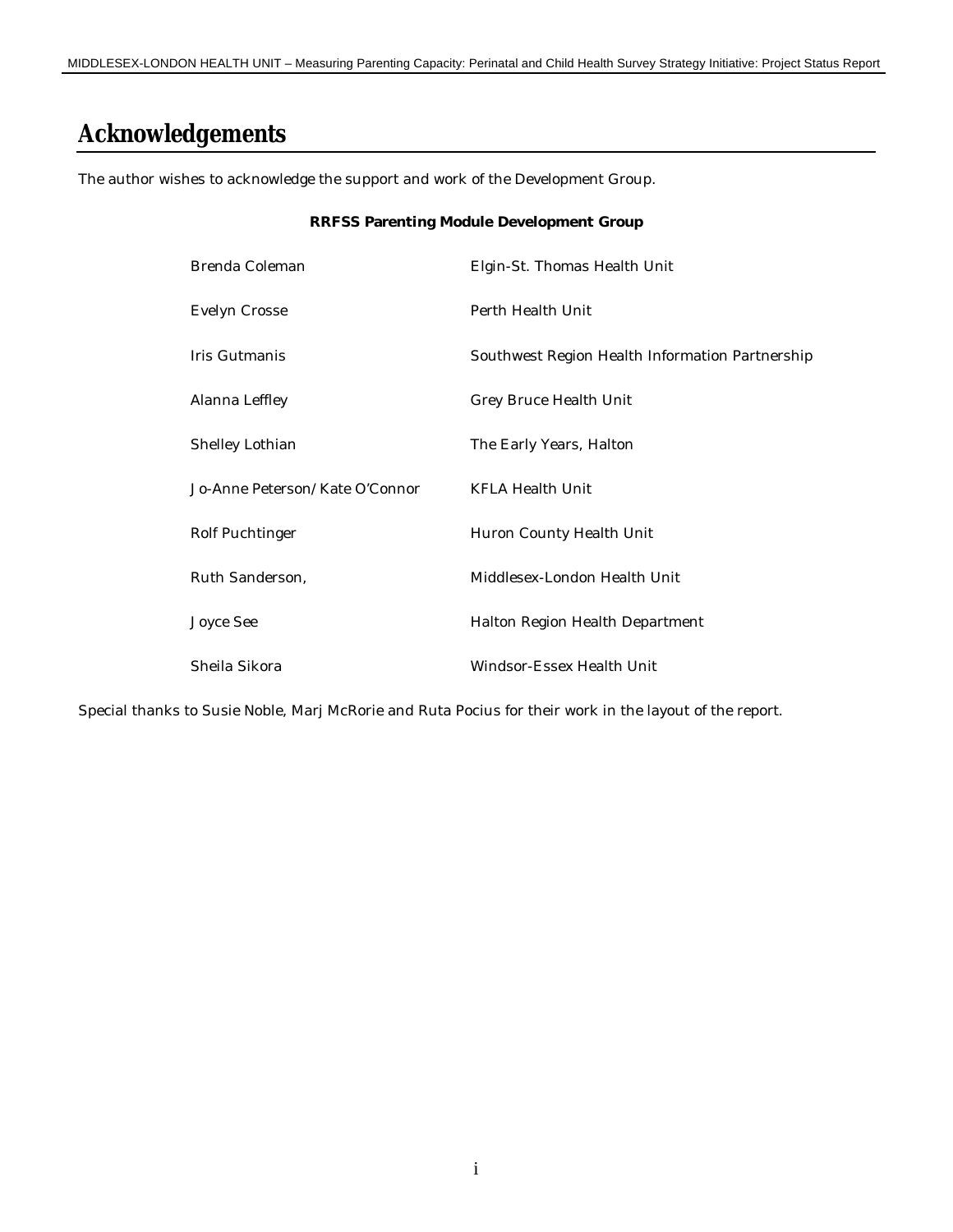## **Summary**

This Project Status Report outlines the activities undertaken from January to May 2002, including supporting documentation to assess the feasibility, develop and use a module on the Rapid Risk Factor Surveillance System related to parenting capacity. This work was undertaken by the RRFSS Parenting Module Development Group<sup>A</sup> to fulfill, in part, our respective health unit's commitments to the Ontario Ministry of Health and Long- Term Care funding for the "Perinatal and Child Health Survey Strategies Project". The overall goal of this project is to build local capacity to develop a sustainable surveillance system that captures key indicators related to perinatal and child health. The deliverables to date include:

- the creation of local networks to increase health unit capacity for early years surveillance
- the development of a survey tool and initiation of data collection related to "positive parenting".
- the documentation of the process of development in preparation for a "Feasibility Assessment Report" on the use of the RRFSS for monitoring population indicators related to parenting capacity.

## **Background**

-

On December 13, 2001, the Ontario Ministry of Health and Long-Term Care announced the availability of funding to public health units for traditional survey initiatives that addressed information needs in support of Early Child Development. Approximately \$45,000 was made available to each public health unit to complete the deliverables by the end of December 2002. The survey results are expected to yield representative, population-based, cross-sectional measures of health status or risk factors for the local Board of Health's population or selected sub-populations in identified information areas. Parenting capacity was identified as one of the five relevant information areas. In addition,

ABrenda Coleman, Elgin-St. Thomas Health Unit Evelyn Crosse, Perth Health Unit Iris Gutmanis, Southwest Region Health Information public health units were encouraged to build on existing initiatives and make effective use of opportunities and resources available in Ontario. One such opportunity was for Boards of Health to initiate or enhance their participation in the Rapid Risk Factor Surveillance System (RRFSS).

## **Environmental Scan: Initiatives and Opportunities**

Due to the short time frame and the stated parameters it was imperative to build on existing initiatives and opportunities where possible. The local health intelligence unit, the Southwest Region Health Information Partnership (SRHIP) offered to assist the health unit's in their planning by bringing the epidemiologists and other planners in the Southwest together to discuss their ideas and share resources. It quickly became apparent that a number of southwest health units viewed the availability of these resources as a catalyst for joining the RRFSS. At the time of the funding announcement, Middlesex-London Health Unit was the only health unit participating in RRFSS within the Southwest Planning Region. By January 2002, an additional six of the remaining eight health units in the southwest (Elgin-St. Thomas, Grey-Bruce, Huron, Lambton, Perth and Windsor-Essex) committed to join in April or May 2002. At that point, the RRFSS participating health units in the southwest with the help of SRHIP, agreed to work together to develop a survey module which would address the parenting capacity information area. The Middlesex-London Health Unit (MLHU) was able to secure an agreement from the survey house conducting the RRFSS, the Institute of Social Research (ISR) at York University, to add an additional 2.5 minutes on their health unit's standard survey length starting in May 2002. This would allow MLHU to add a parenting capacity related module to the RRFSS without detracting from the existing survey. In addition, the resulting data would help to assess the module's feasibility for more widespread use among other participating RRFSS health units. The Southwest RRFSS participating health units announced their intention to develop a module related to parenting to the RRFSS Working Group in January 2002, and invited all other interested health unit representatives to join in the teleconferences facilitated by SRHIP. Initially, Halton, Kingston and Toronto expressed interest. Subsequently, the health units in the Southwest, as well as Halton and Kingston met regularly through teleconferencing to develop the module.

Partnership

Alanna Leffley, Grey Bruce Health Unit Shelley Lothian, The Early Years, Halton Jo-Anne Peterson/ Kate O'Connor, KFLA Health Unit Rolf Puchtinger, Huron County Health Unit Ruth Sanderson, Middlesex-London Health Unit Joyce See, Halton Region Health Department Sheila Sikora, Windsor-Essex Health Unit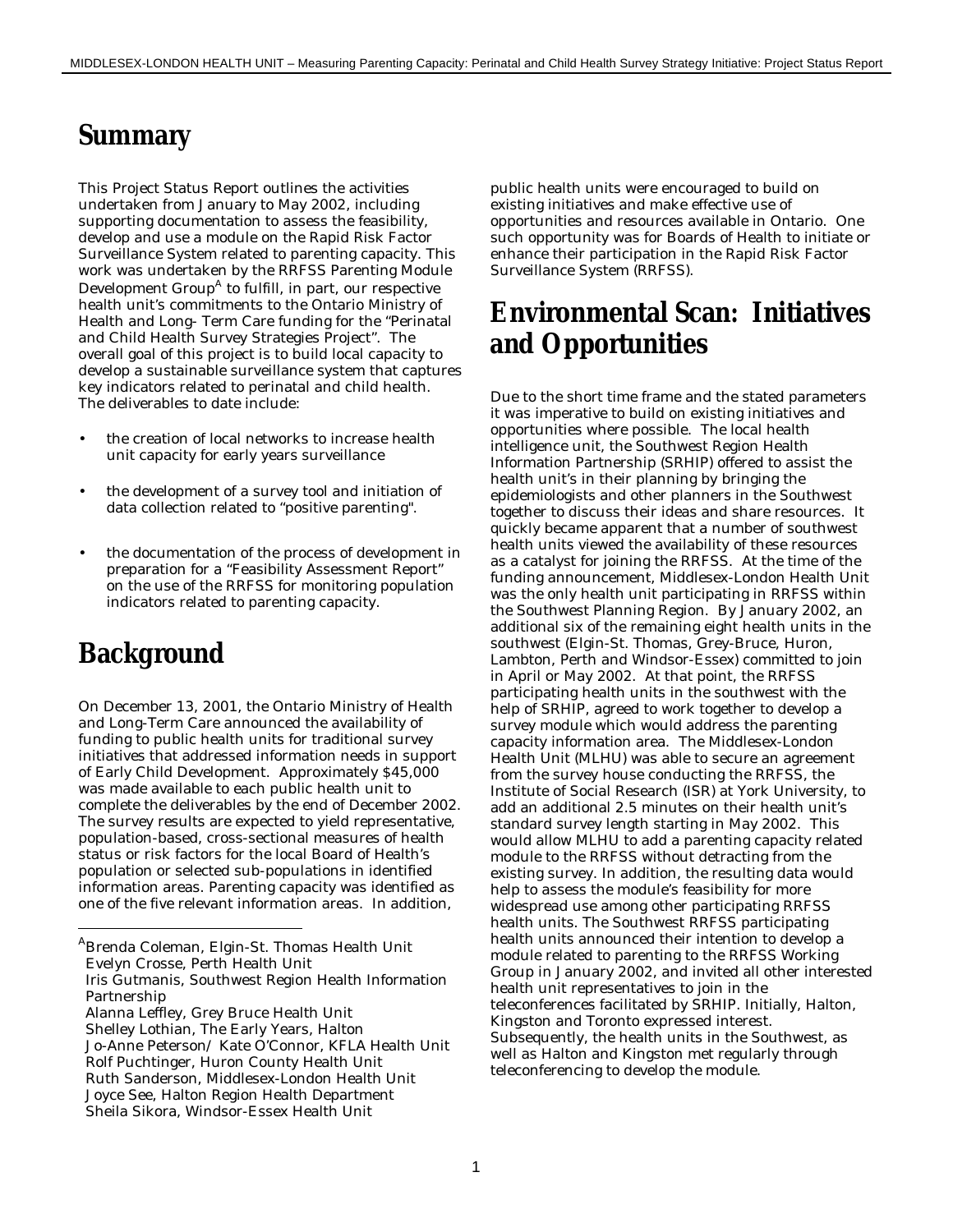### **Development of the RRFSS Module**

Initially, the Parenting Module Development Group (Development Group) considered the specific information areas within parenting capacity that would be of use to health units. Three distinct topics emerged: parenting style, family functioning, and community parenting services access.

After considerable discussion the Development Group agreed to move forward with parenting style. The rationale for focusing on this topic was three fold:

- 1. The "Early Years Study" identified that parenting style had a significant effect on early child development.<sup>1</sup>
- 2. A standardized population-level indicator of the community's parenting abilities is valuable to highlight the extent of the current local need to inform program planning and to monitor community level change which might be associated with the long-term impact of parenting initiatives in the community. The "Statistical Report on the Health of Canadians"2 as well as the "Early Years Study" had both presented results on parenting style using the same scales.
- 3. Easily accessible questions within the public domain were already in use on the National Longitudinal Survey of Children and Youth (NLSCY) and this would provide a provincial and national comparison for our local results.

## **NLSCY Questions**

Since 1994, the NLSCY has used two parenting scales in three consecutive cycles of this face-to-face interview survey (See Appendix A). The scales consist of a group of questions that together measure a certain concept when the answers to the items are compiled. It is generally important to use all the questions in the scale to measure the underlying concept. The first scale consists of 18 questions and measures three different constructs or factors related to parenting: positive interaction, hostile/ineffective parenting and consistent parenting3. Positive interaction is measured for all age groups, while the latter two measures are for children two years of age and older. These questions were suggested by Dr. Michael Boyle of Chedoke-McMaster and are based on Dr. Ken Dodge's work (Vanderbilt University) and are an adaptation of Strayhorn and Weidman's parenting practices scale3. These scales are widely used in the United States by the Fast-Track Project.

Fast Track is a comprehensive, multi-site intervention designed to prevent comprehensive, multi-site intervention designed to prevent serious and chronic antisocial behavior in a sample of children selected as high-risk at school entry because of conduct problems in kindergarten and home4.

The Development Group contacted Dr. Boyle in March 2002. He continues to endorse the use of these scales although noted that the scales had not been widely validated. To his knowledge, there is no other scale that is more widely accepted in the field. Currently there is no "short-version" of these scales. This may be a project that should be undertaken to shorten the module and promote greater use in the future. The second series of seven questions measure aversive/ non-aversive parenting management techniques for those parents of children 2 and over and were also provided by Dr. Boyle. With input from Jennifer Macnab, a University of Western Ontario Graduate Student working in the field, and through a preliminary research review, the Development Group agreed to focus on only the first 18 questions.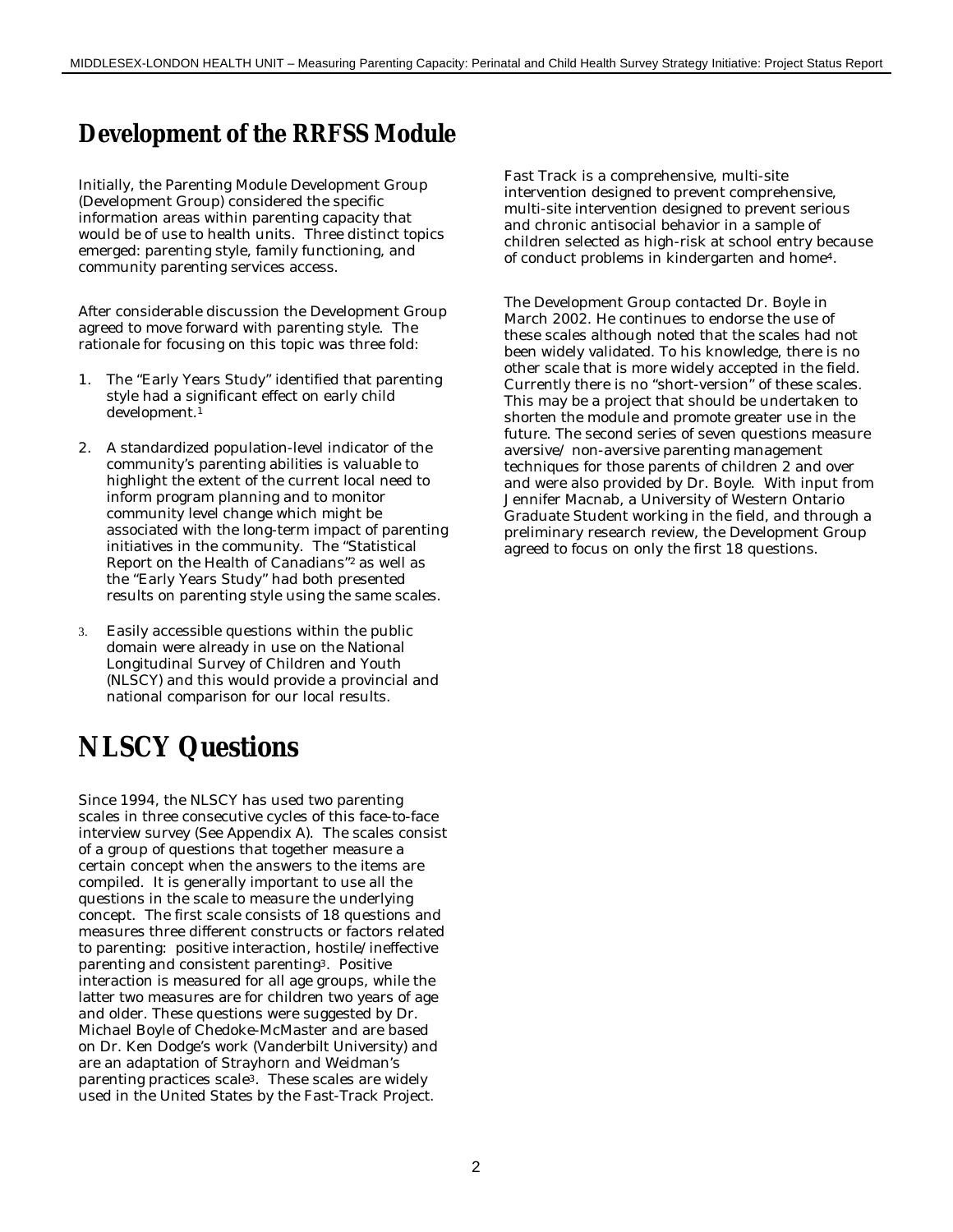## **Review of Literature Using NLSCY Parenting Scales Data**

Analyses of the first cycle of NLSCY Parenting Scales Data focused on associations between parenting practices or parenting styles and various child outcomes. Landy and Tam reviewed the relationship between parenting practices and developmental outcomes such as children's motor and social development, helping behaviour, language development and social relationships<sup>5</sup>. They found that children's social relationships are the outcome most affected by parenting practices. Only 13.5 % of the children under age two whose parents have high positive parenting scores show delayed social development compared to 35.2 % of the children whose parents have low positive parenting scores. They also demonstrated that positive interaction acts as a protective factor for high-risk children.

Landy and Tam expanded their earlier study by examining the association of multiple factors with child outcomes<sup>6</sup>. Factors included are parenting practices, social supports, and risk factors such as being in a single-parent family, either parent having ever been a teenage parent, parental depression, lowincome, low level of parent education, family dysfunction, being a recent immigrant, and having four or more children at home. Child developmental outcomes examined for children ages 4 to 11 include the co-occurrence of conduct disorder, hyperactivity, emotional disorder, repeating a grade in school; and for children ages 2 to 3 include emotional disorder, hyperactivity, and aggressive behaviour. Their findings support the theory that a complex relationship exists between risk and protective factors and the development of child resiliency. The likelihood of having more problem outcomes increases with an increase in the number of risk factors present. On the other hand, social support and parenting practices have a positive effect, with social support decreasing the child's risk of having social problems and positive parenting reducing child problems in most areas at all ages. For children ages 4 to 11, positive parenting reduced the odds of the child repeating a grade in school by 52%, having an emotional disorder by 41%, having a relationship problem by 27%, and by 25% for conduct disorder. For children aged 2-3, positive parenting is not shown to be particularly effective in reducing the odds of having one or more problems, while consistent parenting reduces the odds ratios for aggressive behaviour and hyperactivity by more than 50%.

Chao and Willms use the NLSCY data from Cycle 1 to challenge one of the assumptions underlying the "culture of poverty" thesis - that children of poor parents have worse schooling outcomes because of the way they are parented<sup>7,8</sup>. They re-classify the 25 NLSCY parenting practices questions to conform to parenting styles more commonly used in the child psychology literature: authoritative, authoritarian, permissive, and unskilled. Their findings suggest that parenting style is only weakly associated with socioeconomic factors, as the variables describing family structure and SES account for only about 2 to 6% of the variation in parents' practices. Results indicated that children whose parents recorded a permissive parenting style are 1.6 times as likely to be vulnerable, those whose parents are classified as authoritarian are 1.8 times as likely, while those whose parents are unskilled are nearly 2.6 times as likely to be vulnerable when compared to those whose parents are with the preferred parenting style labeled authoritative. Chao and Willms conclude that the effects of good parenting are largely independent of the effects of family socioeconomic factors, and exert a stronger influence on child development.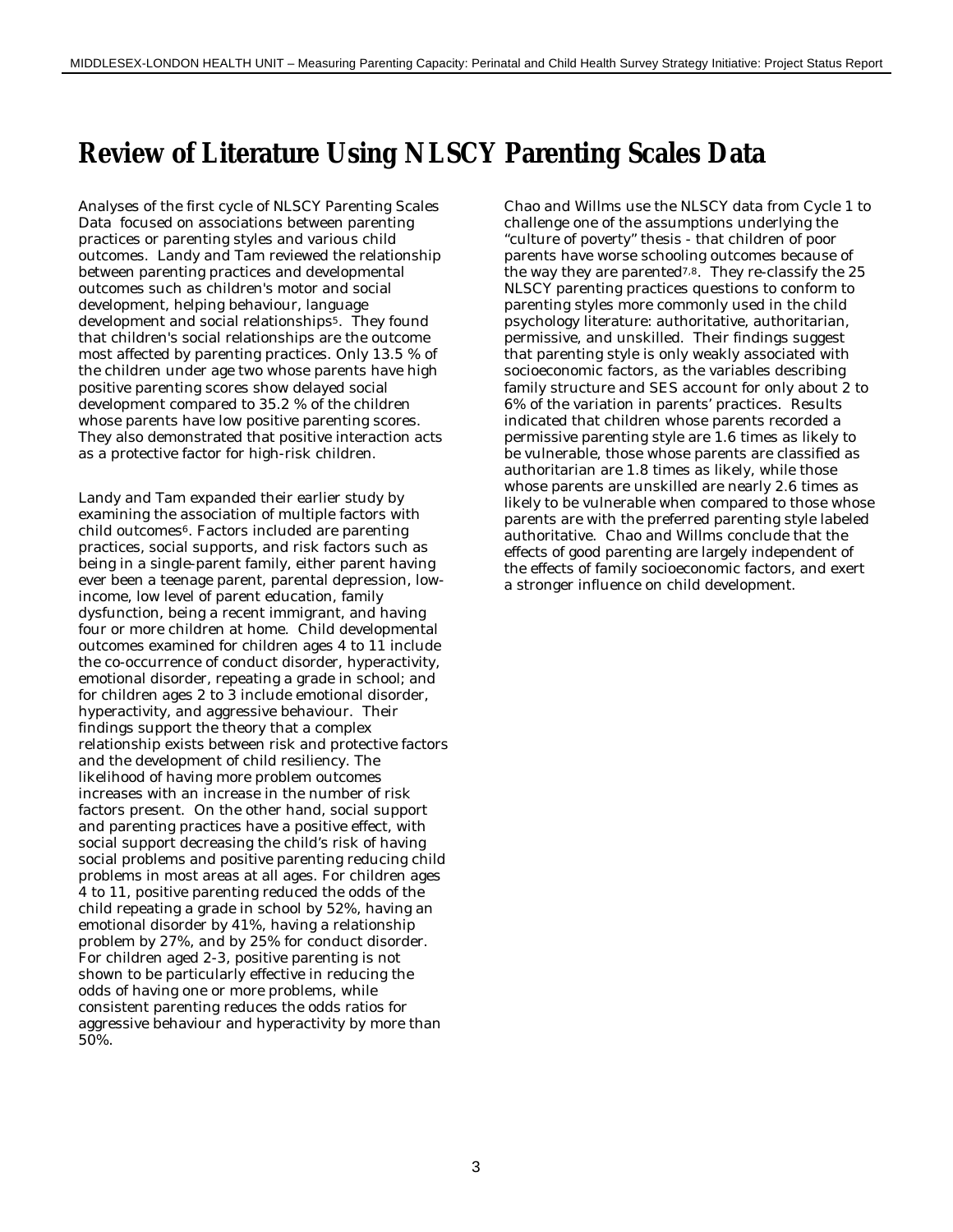## **Adapting the NLSCY Questions for RRFSS**

Although the NLSCY questions have been widely used on large population surveys it is unclear if there has been any validation of whether the scale measures what it purports to measure or whether it is a reliable measure. In 2001, the City of Ottawa - Public Health and Long-Term Care Branch used some of the individual questions from the NLSCY in a telephone survey. Their survey results reported on the individual item responses but did not assess a value on the parenting scale.

Key issues in initial adaptation of the NLSCY questions included the identification of the sampling frame, identification of a reference child for the series of questions and the provision of interviewer notes. Currently the NLSCY references a specific parent / child relationship for parents of children 11 years old and younger. There was wide discussion among the Development Group about whether a parent's parenting style is consistent for each child9. It is not well known whether the possible difference would be enough to put the parent in a different parenting style category in relation to each of their children. Dr. Boyle advised that we should consider that there may be as much within family variation as between family variation and urged us to identify a specific reference child.

Two entry questions were created for the module. The first identified individuals that are fully or partially responsible for raising a child. The second question identified a single reference child within the family by identifying the child with the next birthday in the household who is under 12 years of age. A follow-up question was asked to identify the relationship of the individual to the child. This was also meant to exclude adult siblings that would have some responsibility for raising the child but who were not legal guardians.

Interviewers from ISR requested that we provide them with definitions of a number of the terms used in the questions including the terms "punishment" and "discipline". The interviewers would then supply these definitions if clarification were requested during the interview. Our contact for the NLSCY, Kelly Astri,

Research Analyst, Human Resource Development Canada shared with us that these definitions did not already exist. Therefore, interviewer instructions were created with input from the field and in consultation with staff from ISR.

## **Results From the Pre-Test**

In April 2002, the Parenting Style Module was pretested by the survey house, ISR. Results from the pretest clearly indicted that there would be significant problems if the questions were used within the RRFSS telephone interview context. First, the module took considerably longer that predicted, nine minutes on average for respondents to complete as compared to the estimated five minutes. As a general guideline, approximately four questions can be asked each minute on the RRFSS. This nearly doubling of the survey time was likely due to the need to repeat the question for the sake of clarification, the need to provide definitions and the addition of the cognitive questions used to solicit feedback on the module questions themselves. Due to the cost per minute of the survey and the need to consider respondent burden, the use of a nine-minute module on the RRFSS is not feasible.

Secondly, respondents were extremely reluctant to provide sensitive information about their children. Fifteen percent of respondents (3/20 pre-test cases) hung-up in the middle of the module. This was despite the inclusion of a skip-out pattern built into the module after a respondent's refusal to answer two questions. ISR reported that this kind of response was highly unusual and had not been encountered with any of the other RRFSS modules. The interviewers explained that the respondents who quit in the middle of the module sounded extremely uncomfortable with the questions and were reluctant to participate. The most discomfort was registered for those questions where "punishment" was being discussed (See Appendix A from Q8 on). The use of this module in its entirety might drastically reduce our completion rate as well as increase our risk of public complaints about the survey. These results were unexpected. We had inquired about item nonresponse on the NLSCY and had been informed that the rate in Cycle 1 had been less than 5%. It appeared that respondents' comfort with answering sensitive questions about their children might vary between survey contexts. Despite the use of these questions on other large-scale surveys, their use on the RRFSS was problematic.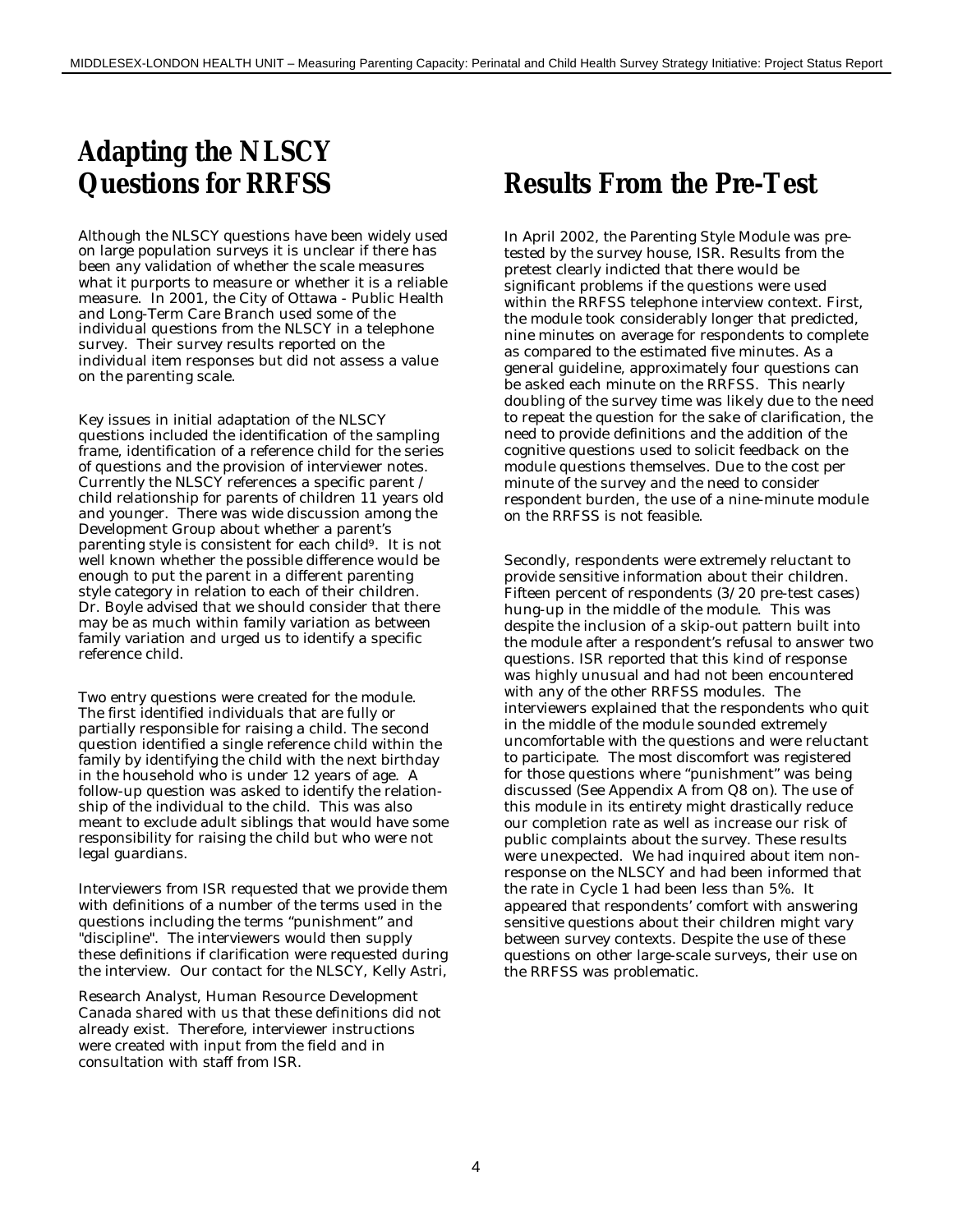## **Feasibility of Use in a Subpopulation on RRFSS**

RRFSS is designed as a general population level survey. The standard sample per health unit consists of 100 per month for a total of 1200 per year. There is serious concern about the ability of RRFSS to assess sub-populations if the subpopulation is small or the indicator of interest is infrequent. Approximately 37% of the sample for the Middlesex-London Health Unit in 2001, identified that they had a child living in their household aged 17 or younger. The NLSCY scales have been used only on children 11 and under. It is estimated that by asking only parents of children eleven and younger this question, the sample frame may be reduced to approximately 30% of the RRFSS respondents or approximately 30 per month for a total sample over a year of 360. An indicator of positive parenting which might be expected to be found in approximately 50% of the population would have a confidence interval of approximately  $\pm$  5.2. During this feasibility stage from May 2002 to December 2002 (8 waves) there will be approximately 240 respondents so that an estimate of 50% of the population showing positive parenting will have a confidence interval of  $\pm$  6.3. Part of this review will assess whether this large a confidence interval is acceptable to program planners and will allow important differences between regions and groups to be detected.

## **Current Developments**

Currently the group is reconsidering the feasibility of using the NLSCY questions to monitor parenting capacity. After considering the pre-test results, the original parenting style module of 18 questions was scaled back to include only the five positive interaction questions (Q1, 2, 3, 6, 7 from the original NLSCY). This smaller "positive parenting module" was incorporated into the May 2002 RRFSS by two health units, Middlesex-London and Windsor-Essex. There was a strong commitment by all those involved to continue module development.

The group's attention is now exploring other questions/ dimensions that could be used to broaden the positive parenting module. These questions need to be both useful for monitoring dimensions related to parenting over-time and feasible given the practical task of creating a module within the RRFSS confines, specifically a generally population health that uses a telephone interview format. The "Ontario Early Years Logic Model" was re-examined to determine possible

short and long term outcomes of interest. It may be more feasible to include indicators that might be related to one or more of the short-term outcomes that in turn may lead to an improvement in parenting capacity. This logic model identifies the following short-term outcomes leading to increased parenting capacity:

- Improved parent/ caregiver knowledge of supports and services available
- Increased utilization of services and supports
- Increased awareness of the importance of literacy
- Improved social networks among parents
- Increased parenting knowledge and practices in areas of:
	- Parent-child interaction
	- Children's nutritional needs
	- Age-appropriate activities for children
	- Ages and stages of child development.

The Development Group recently spoke with Dr. Carol Russell, Vice-President of Research and Programs at the "Invest in Kids Foundation". Dr. Russell helped to developed the "The Parent Poll" a national survey for parents of children under six. She is also on the Advisory Board for the NLSCY and for Healthy Babies Healthy Children. The Parent Poll included specific questions related to parental knowledge of child development and the Parenting Style questions from the NLSCY. Respondents were selected from a "mail-panel". This method uses a group of people who have agreed to participate in as many surveys as possible for one year and are remunerated for each survey. Thus the responders are likely to be more inclined to answering probing questions than a sample accrued through a random telephone survey such as the RRFSS.

Dr. Russell shared some of the results from a document that is currently in press<sup>10</sup>. It will report on six knowledge items from the "Parent Poll" for which there is a consensus within the child development field on the appropriate responses. For these six questions, less than a quarter of parents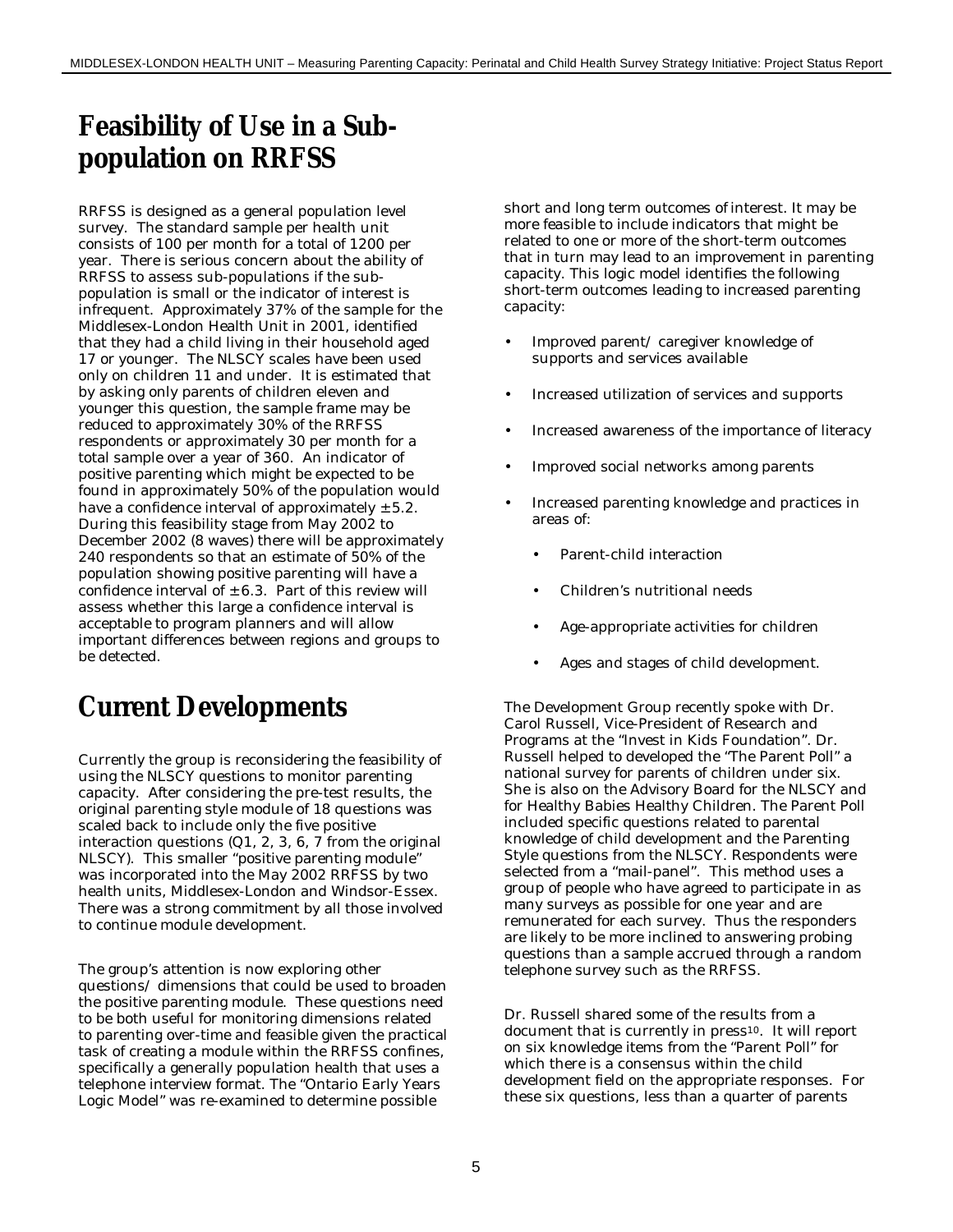knew the answers. In addition Dr. Russell reported that they found a relationship between positive parenting and knowledge level. She encouraged us to consider using the knowledge questions on the RRFSS possibly in conjunction with the positive parenting module that is currently developed. The six knowledge questions are currently being adapted in Calgary for a telephone survey in that Region.

Learnings-to-date will be shared publicly by Ruth Sanderson and Iris Gutmanis at the MLHU Spring Research & Practice Symposium on May 29, 2002. The Development Group will meet at the Middlesex-London Health Unit on June 14, 2002, for a day long meeting facilitated by SRHIP, to assess the learningsto-date and chart our new directions in relationship to additional module development on RRFSS.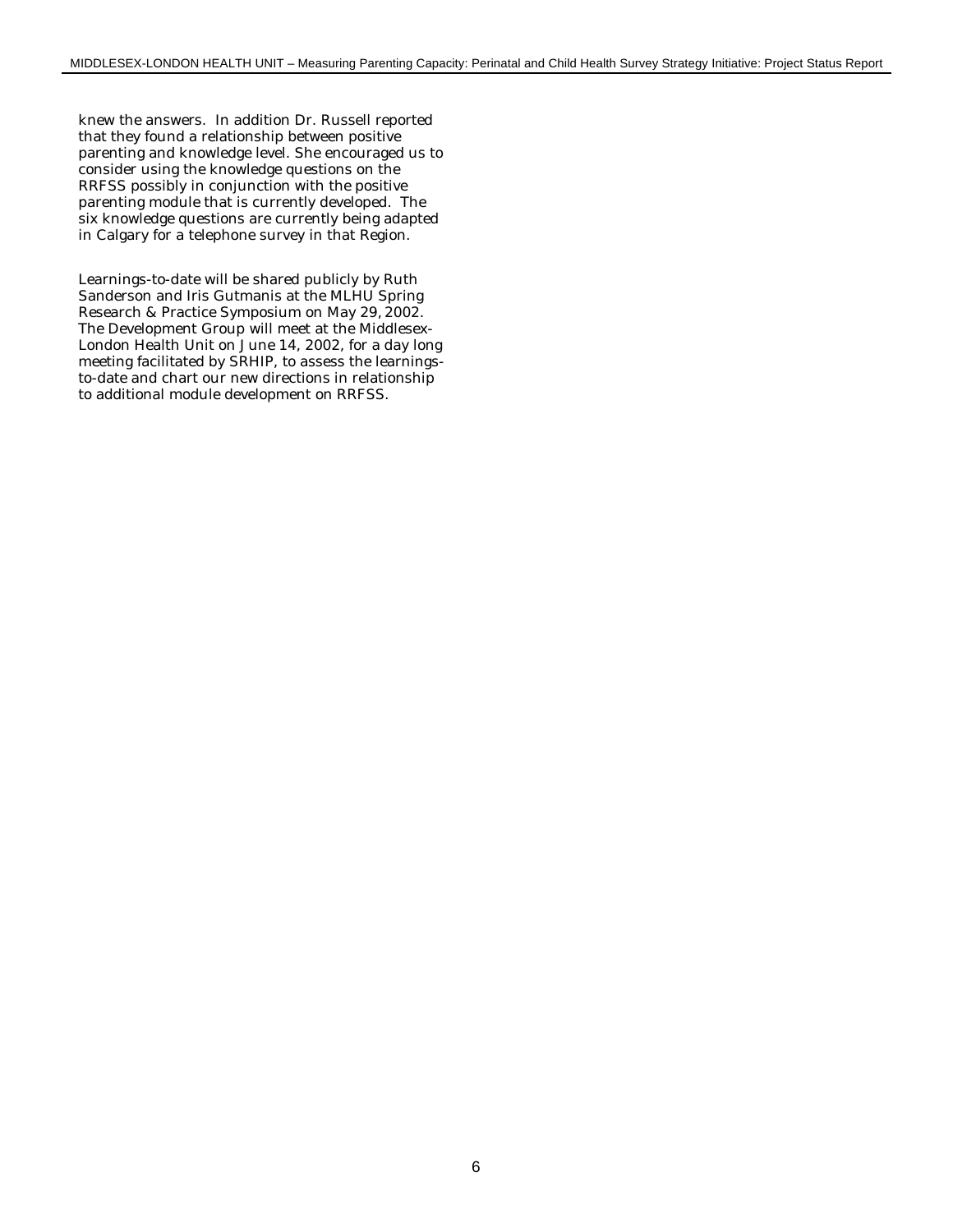#### **References**

- 1. Margaret Norrie McCain & J. Fraser Mustard. Reversing the Real Brain Drain- Early Years Study- Final Report. April 1999 pp.94-96.
- 2. Statistics Canada, Statistical Report on the Health of Canadians. 2000. pp134-135.
- 3. Overview of NLSCY Survey Instruments for 1994/95 data collection Cycle 1, [On-line] Available at: http://www.statcan.ca:80/english/freepub/89F0078XIE/free.htm
- 4. McMahon, R., Jones, K., & Kim, H. (1997). About My Parent (Technical Report) [On-line]. Available: http://www.fasttrackproject.org/
- 5. Landy. S., & Tam, K. K. (1996). Yes, parenting does make a difference to the development of children in Canada. In *Growing Up In Canada, National Longitudinal Survey of Children and Youth*, pp.103-118. Ontario, Ottawa: Human Resources Development Canada and Statistics Canada.
- 6. Landy. S., & Tam, K. K. (1998). *Understanding the Contribution of Multiple Risk Factors on Child Development at Various Ages.* Working Paper W-98-22E. Ontario, Ottawa: Human Resources Development Canada.
- 7. Chao, R. & Willms, J.D. (1998). T*he Effects of Parenting Practices on Children's Outcomes*. Workshop Paper W-98-32Es presented at the Human Resources Development Canada Conference, Investing in Children. Ottawa, ON.
- 8. Chao, R. & Willms, J.D. (2000). *Family Income, Parenting Practices, and Childhood Vulnerability: A Challenge to the "Culture of Poverty" Thesis.* Policy Brief March 2000, No. 9. Canadian Research Institute for Social Policy, University of New Brunswick, Fredericton, NB.
- 9. Michael Boyle personal communication with Ruth Sanderson, March 13, 2002.
- 10. Russel, C. personal communication with Parenting Module Development Group, May 12, 2002. The Parent Poll- A National Survey of Parents of Children Under Six- Highlights [On-line] Available at: http://www.investinkids.ca/eng/parents\_poll.pdf)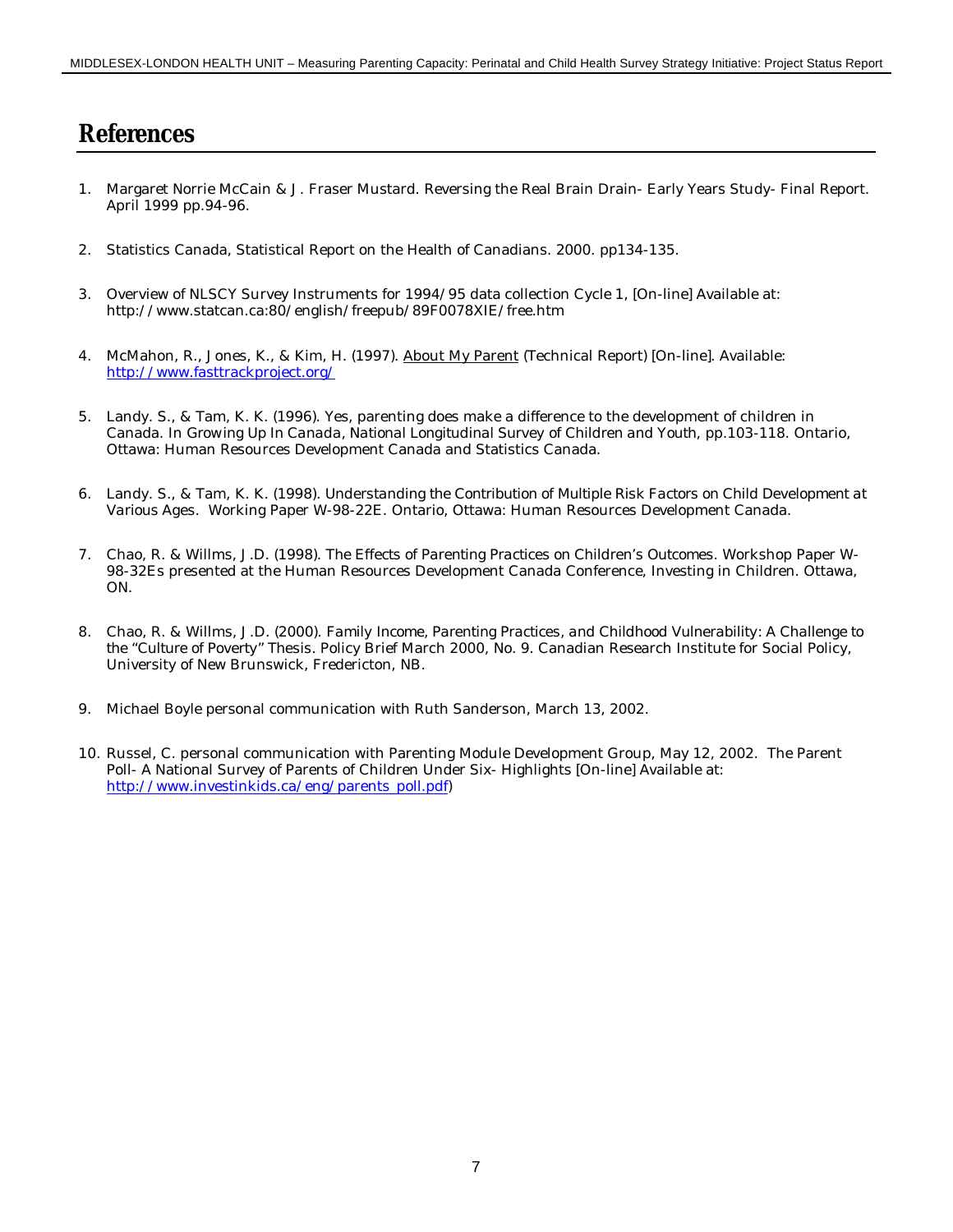### **Appendix A - NLCY Parenting Style Module**

This section is asked only if the respondent identifies that they are involved in raising a child. Children under 24 months are asked fewer questions as follows:<br>Children 0-23 months: par-C1

par-C1 to par-Q6; par-Q7A Children 2-11 years: par-C1 to par Q 18

The following questions have to do with things that {identified child} does and ways that you react to him/her

| Par-Q1                  | How often do you praise {identified child}, by saying something like "Good for you!" or<br>"What a nice thing you did!" or "That's good going!"                                                                                                                                |  |  |
|-------------------------|--------------------------------------------------------------------------------------------------------------------------------------------------------------------------------------------------------------------------------------------------------------------------------|--|--|
|                         | 01<br>Never<br>02<br>About once a week or less<br>03<br>A few times a week<br>04<br>One or two times a day<br>05<br>Many times each day                                                                                                                                        |  |  |
| <b>Flow Information</b> | If refusal go to Par-Stop                                                                                                                                                                                                                                                      |  |  |
| Par-Q2                  | How often do you and he/she talk or play with each other, focusing attention on each other for five<br>minutes or more, just for fun?                                                                                                                                          |  |  |
| Par-Q3                  | How often do you and he/she laugh together?                                                                                                                                                                                                                                    |  |  |
| Par-Q4                  | How often do you get annoyed with {identified child} for saying or doing something he/she is not<br>supposed to?                                                                                                                                                               |  |  |
| Par-Q5                  | How often do you tell him/her that he/she is bad or not as good as others?                                                                                                                                                                                                     |  |  |
| Par-Q6                  | How often do you do something special with him/her that he/she enjoys?                                                                                                                                                                                                         |  |  |
| Par-C7                  | If age < 3 go to Par-Q7A<br>Otherwise go to Par-Q7                                                                                                                                                                                                                             |  |  |
| Par-Q7                  | How often do you play sports, hobbies, or games with him/her?                                                                                                                                                                                                                  |  |  |
| Flow Information        | If refusal go to Par-Stop                                                                                                                                                                                                                                                      |  |  |
| Par-Q7A                 | How often do you play games with him/her?                                                                                                                                                                                                                                      |  |  |
| Par-C8                  | If age<2 go to Par-Stop<br>Otherwise to go Par-C8A (continue)                                                                                                                                                                                                                  |  |  |
| Par-I8                  | Interviewer: Use reference card item 6 for questions Par-Q8 to Par-Q18                                                                                                                                                                                                         |  |  |
| Par-I8A                 | Now, we know that when parents spend time together with their children, some of the time things go<br>well and some of the time they don't go well. For the following questions, I would like you to tell<br>me what proportion of the time things turn out in different ways. |  |  |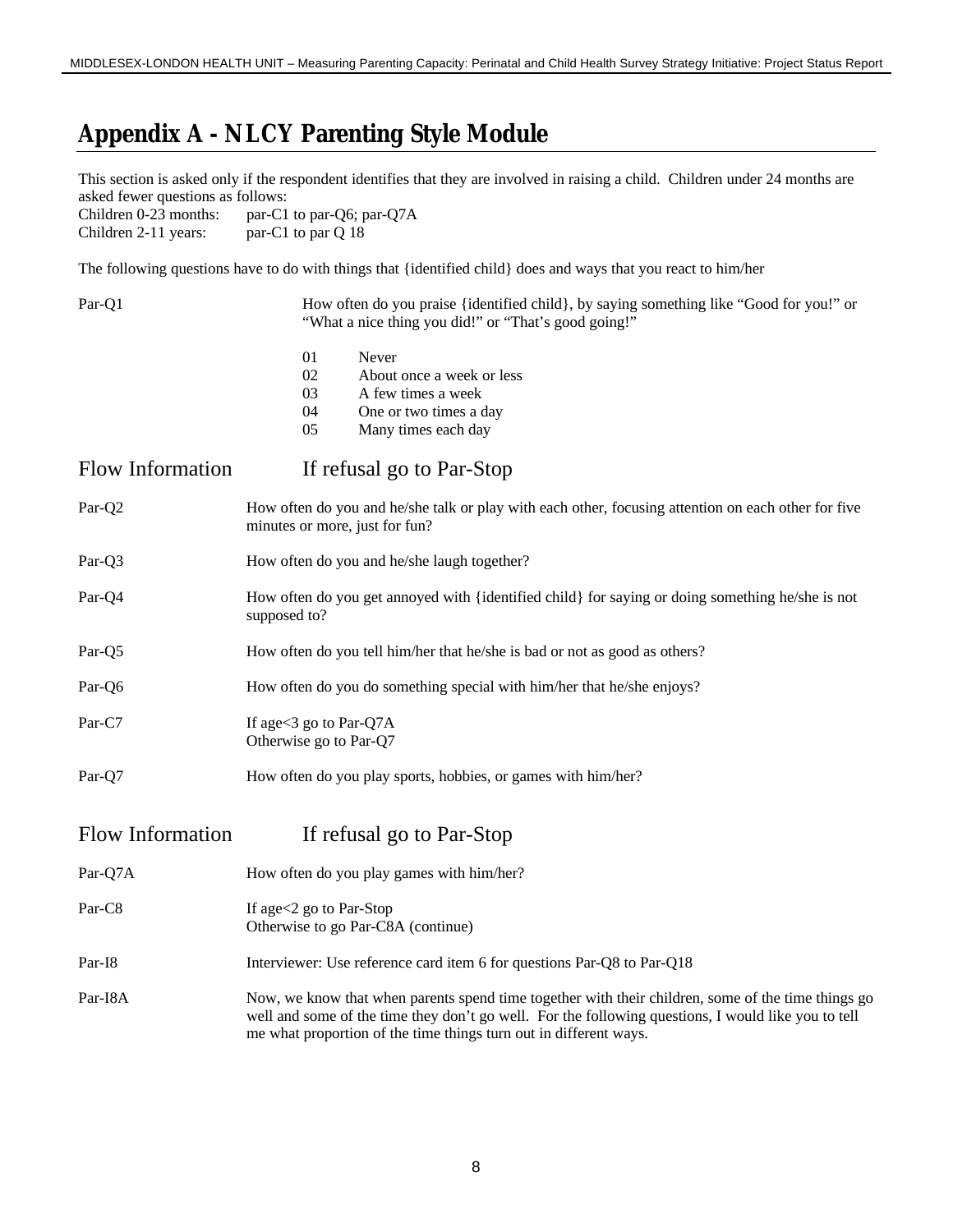Par-Q8 Of all the times that you talk to {identified child} about his/her behaviour, what proportion is praise?

- 01 Never<br>02 Less th
- 02 Less than half the time<br>03 About half the time
- 03 About half the time<br>04 More than half the t
- 04 More than half the time<br>05 All the time
- All the time

| Flow Information | If refusal go to Par-Stop                                                                                                                             |
|------------------|-------------------------------------------------------------------------------------------------------------------------------------------------------|
| Par-Q9           | Of all the times that you talk to him/her about his/her behaviour, what proportion is disapproval?                                                    |
| Par-Q10          | When you give him/her a command or order to do something, what proportion of the time do you<br>make sure that he/she does it?                        |
| Par-Q11          | If you tell him/her he/she will get punished if he/she doesn't stop doing something, and he/she keeps<br>doing it, how often will you punish him/her? |
| Par-Q12          | How often does he/she get away with things that you feel should have been punished?                                                                   |
| Par-Q13          | How often do you get angry when you punish {identified child}?                                                                                        |
| Par-Q14          | How often do you think that the kind of punishment you give him/her depends on your mood?                                                             |
| Par-Q15          | How often do you feel you are having problems managing him/her in general?                                                                            |
| Par-Q16          | How often is he/she able to get out of a punishment when he/she really sets his/her mind to it?                                                       |
| Par-Q17          | How often when you discipline him/her, does he/she ignore the punishment?                                                                             |
| Par-Q18          | How often do you have to discipline him/her repeatedly for the same thing?                                                                            |
|                  |                                                                                                                                                       |

End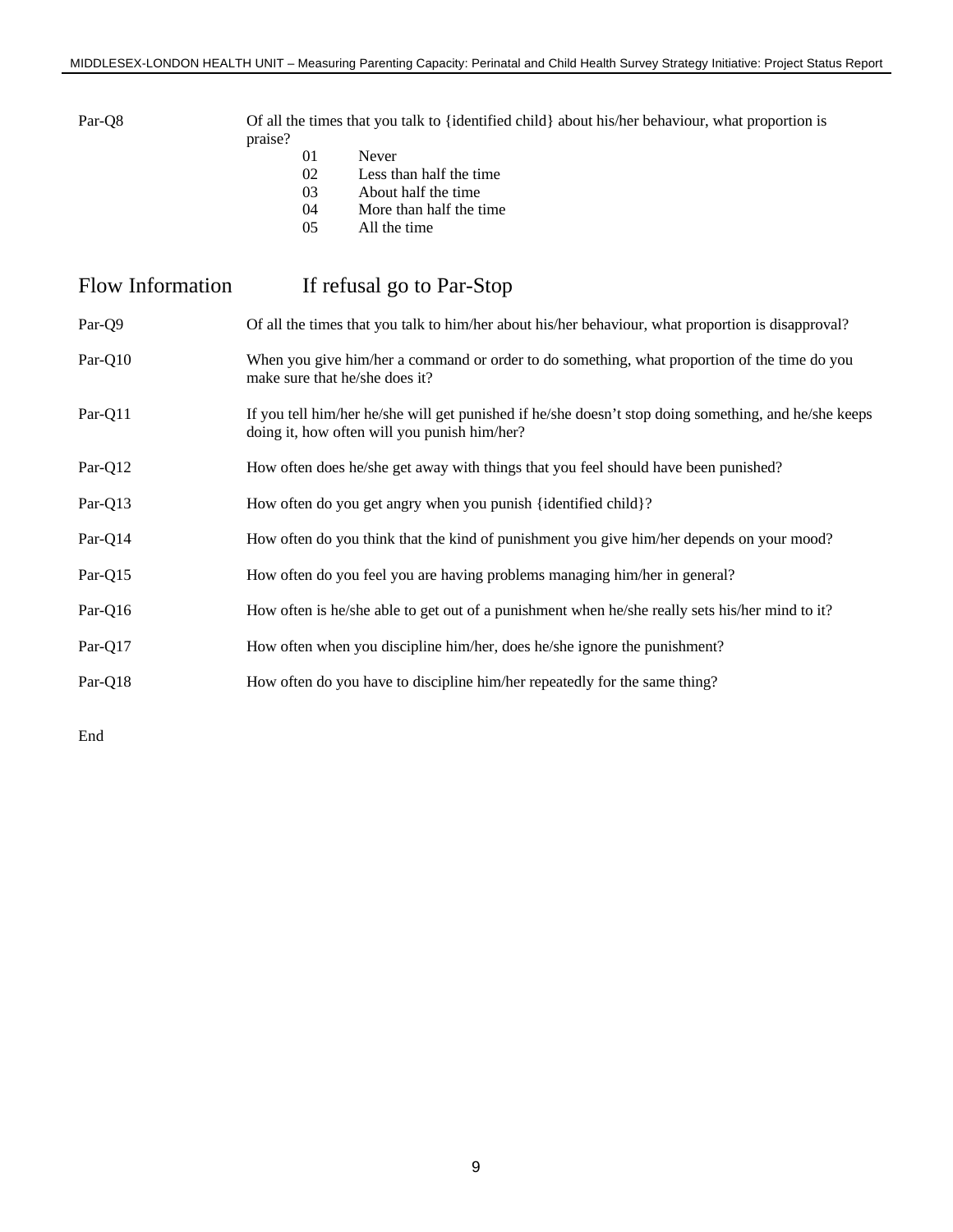### **Appendix B - RRFSS Positive Parenting Module**

>st\_parent< [allow int 1]

```
[if HEALTH_UNIT eq \langle 5 \rangle goto code par] [# London/Mid][# get this section]
    [if HEALTH_UNIT eq <20> goto code_par] [# Essex/Windsor][# get this section]
>code_par< [allow int 2][store <0> in code_par]
        [store <1> in st_parent]--------------+ flag section started
        [if dc1 ne <1>][goto exit_parent][endif]-----------+ skip section
                                         | if no kids
        [if age0 is \Diamond and age1 3 is \Diamond and age4 11 is \Diamond] |
          [goto exit_parent] |
           [endif]-----------------------------------------+
       [add age0 to code_par]--------+ count number of children under 12
       [add age1_3 to code_par] |
        [add age4_11 to code_par]-----+
        [if code_par is <0> goto exit_parent] counter is zero so skip
        [if code par is \langle 1 \rangle]----------+ if only one child under 12,
          [if age0 ne <0>] | determine age of that child,
            [store age0 in par1] | then store age of that child
           [else] | in next sections age variable
          [if age1_3 ne <0>] |[store age1_3 in par1] |
          [else]
          [if age4_11 ne <0>]
            [store age4_11 in par1] |
        [endif all]-------------------+
        [if code_par is \langle 1 \rangle]---------+ count indicates one child under 12,
         [if par1 ne \leq] | check that age item has been filled,
            [goto intro_par1] | proceed to single child intro
          [endif] |
        [endif]-----------------------+
       [if code par ge \langle 2 \rangle]----------+ count indicates more than one one
           [goto intro_par2] | child under 12, goto select child
        [endif]-----------------------+ intro
        [goto problems]---------------+ trap residual and send to problems
                             for debugging
```
>problems<

[bold][yellow]

 Problems have ocurred, please write this information on cover sheet and give to supervisor. Thanks.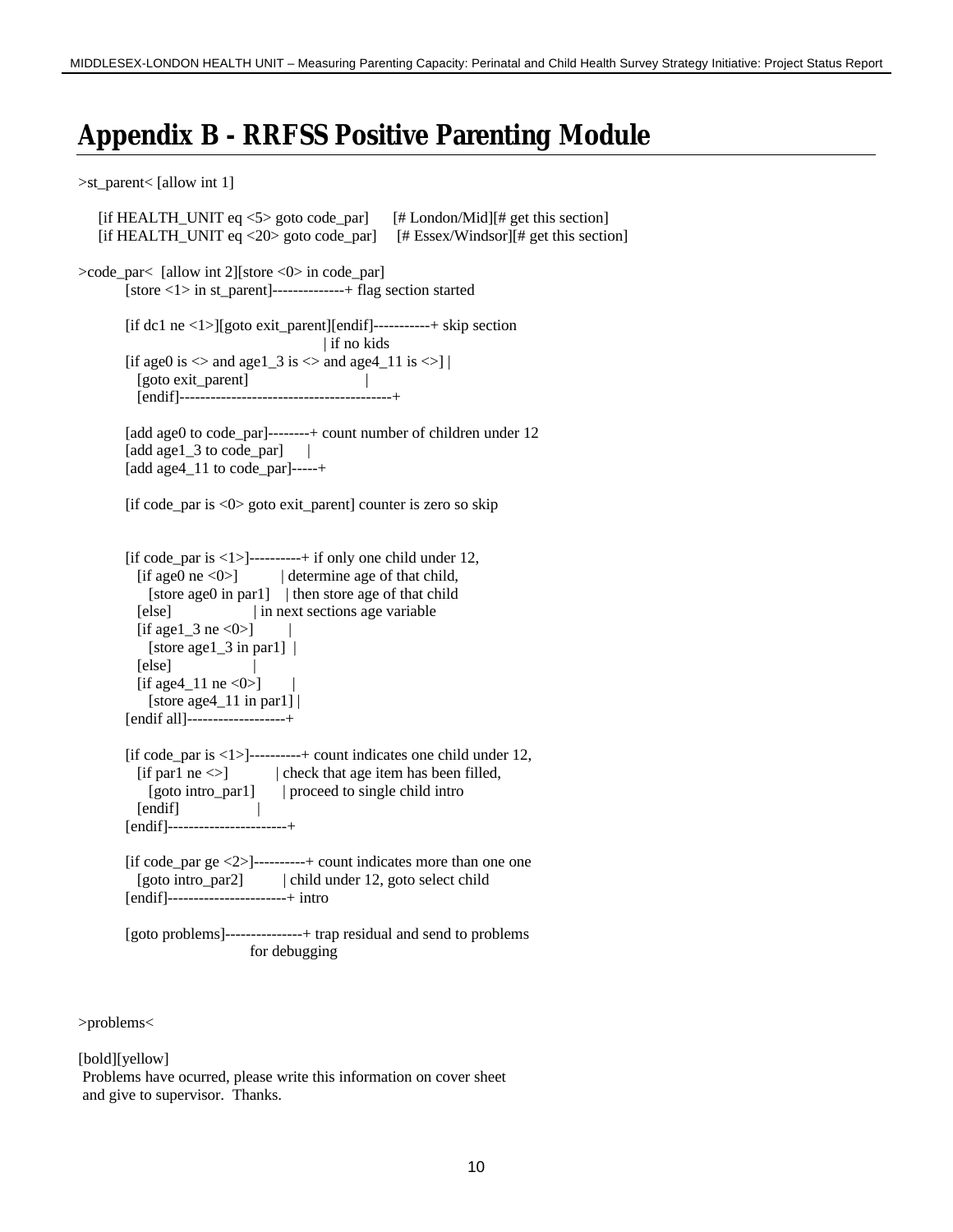[n][white]

age0........[fill age0] age1\_3......[fill age1\_3] age4\_11.....[fill age4\_11]

code\_par....[fill code\_par] par1........[fill par1]

press enter to continue @

[@][nodata][goto exit\_parent]

>intro\_par1<

[r] Now some questions about parent and child relationships. Earlier you [n] [r] indicated there was one child LESS than 12 years old in your household. [n] [r] The next questions refer to that child. [n]

Press "Enter" to continue @

[@][nodata][goto KIDNAME]

>intro\_par2<

[r] Now some questions about parent and child relationships. Earlier you [n] [r] indicated that there were [fill code\_par] children LESS than 12 years old [n] [r] in your household. For the next questions I would like to talk to you about [n] [r] the child who had the LAST birthday. [n]

[bold][yellow] Interviewer, if twins take the one born last.

[n][white]

Press "Enter" to continue @

[@][nodata]

>par1< [define <d><98>][define <r><99>] [# only asked if more than one child]

[r] And how old is this child? [n]

[bold][yellow] Interviewer: If needed " The child with the LAST birthday". [n][white]

0-11 enter age

d don't know r refused

@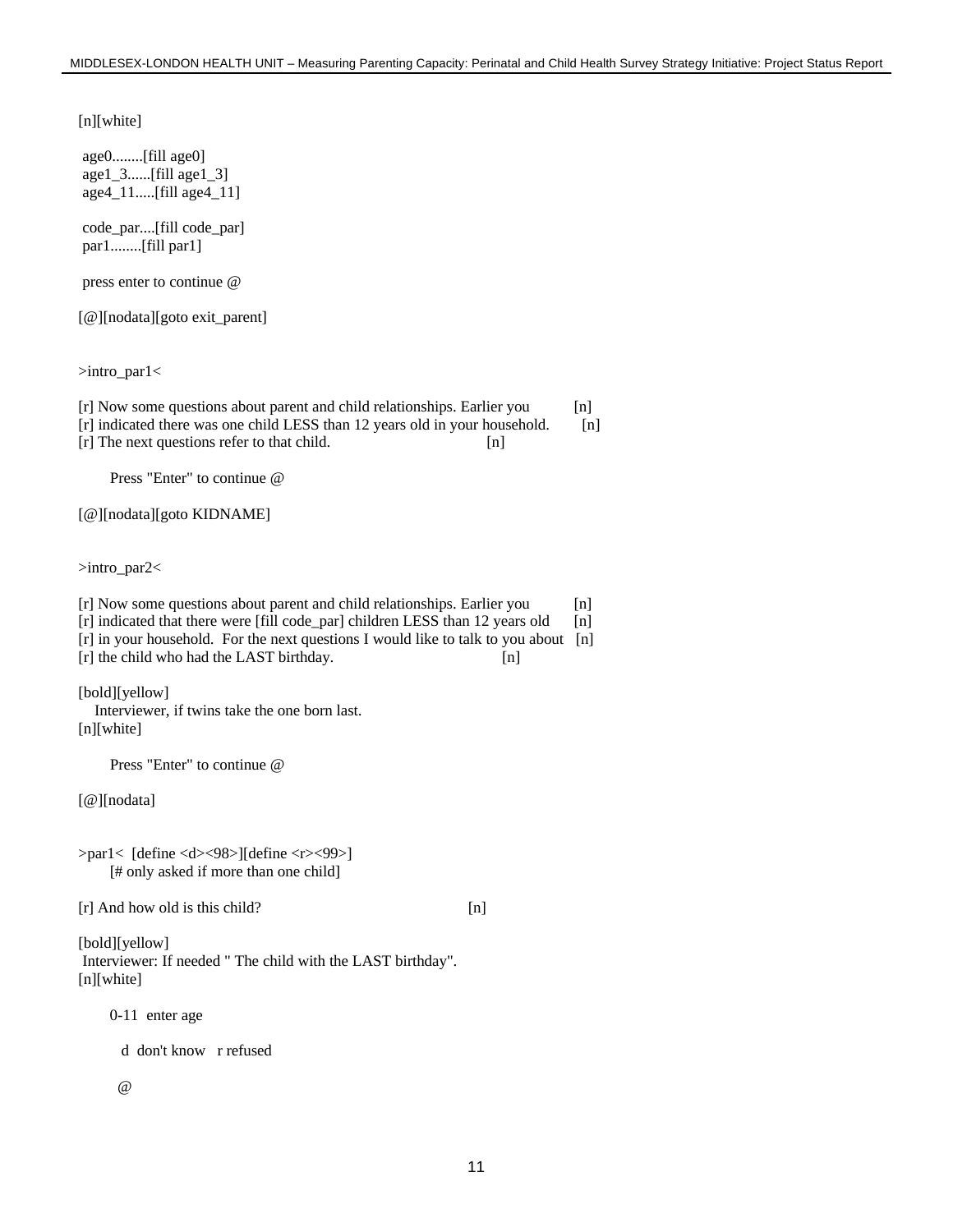```
[@] < 0-11,d,r>
>intro_par3<
[r] To make it easy to refer to this child, can you tell me their first name or [n]
[r] initial? [n] 1 provides name or initial
     5 does not provide name
      @1
[if intro_par3@1 is \langle 1 \rangle]
[bold][yellow] Enter name or initial here, do NOT use // [n][white] @name
[endif]
[@1] <1> <5> [goto intro_par4]
[@name] [allow 15][goto KIDNAME]
>intro_par4< [if par1 ge <98> and intro_par3@1 is <5>]
          [goto exit_parent]
          [endif]
[r] That is OK, then I will refer to this child as the [fill par1] year old. [n]
     Press "Enter" to continue @
[@][nodata]
>KIDNAME< [allow 15]
      [if code_par is \langle 1 \rangle]
        [store <the child> in KIDNAME]
        [goto par2]
        [endif]
      [if intro_par3@name ne\leq]
        [store intro_par3@name in KIDNAME]
        [goto par2]
        [endif]
>YOUR< [allow 4]
     [store <your> in YOUR]
>YEAROLD< [allow 8]
      [store <year old> in YEAROLD]
>FIXIT< [make KIDNAME from YOUR < > par1 < > YEAROLD]
>par2< [#gh: added code 9]
```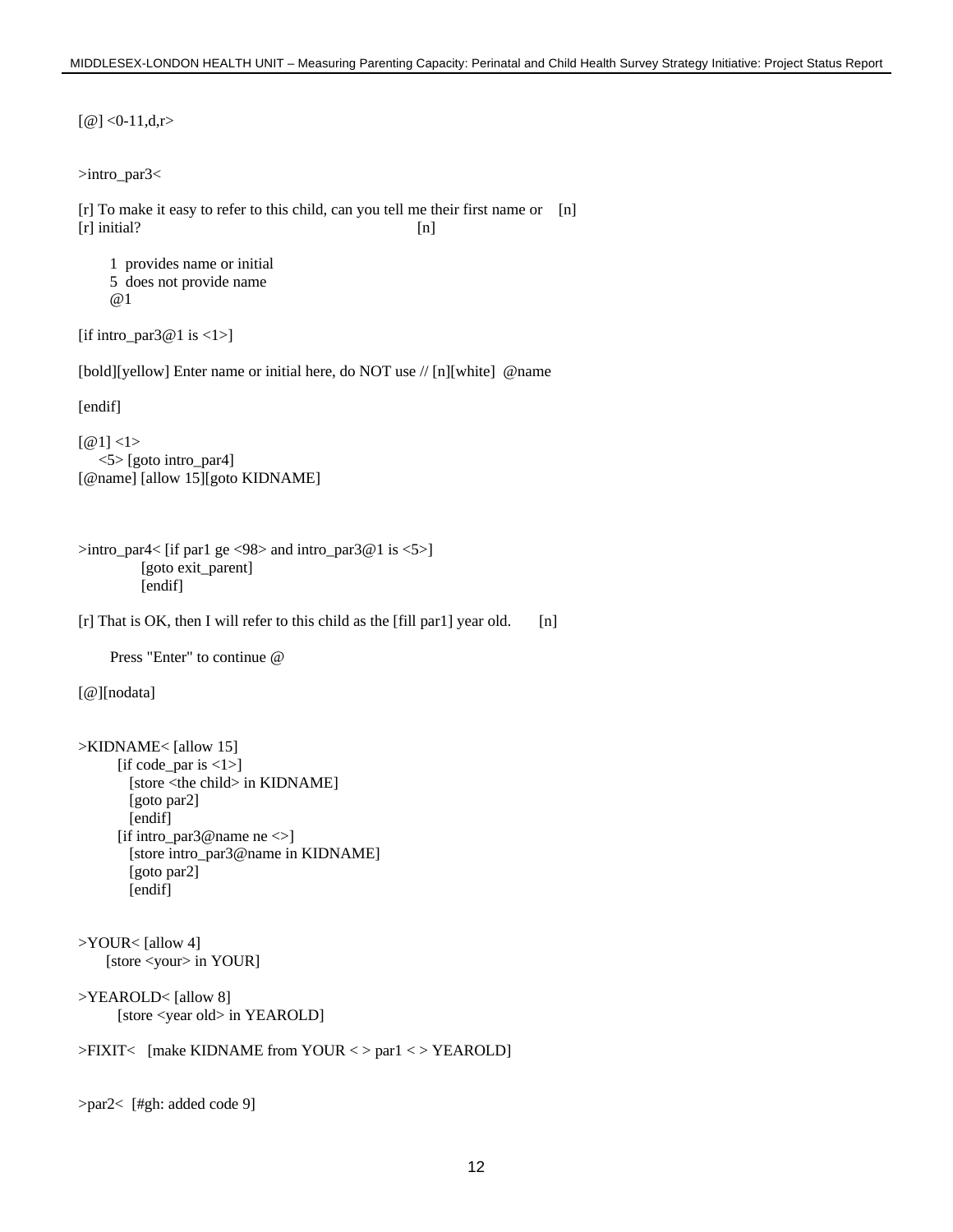[r] What is your relationship to [fill KIDNAME], are you a parent, step parent [n]

- [r] legal guardian, grand parent, brother, sister, or something else? [n]
	- 1 parent
	- 2 step parent
	- 3 guardian
	- 4 grand parent
	- 5 brother/sister
	- 6 brother/sister R volunteers they have a role to play in raising child
	- 8 live-in-nanny other paid child care provider
	- 9 other relative (uncle, aunt, etc.)

```
 7 something else (specify)
```
d don't know r refused

 $\omega$ 

[@] <1,6> [goto par4]  $\langle 2-4, 9 \rangle$  [goto par3] <5,8,d,r> [goto exit\_parent] <7> [specify][goto exit\_parent]

```
>par3< [define <d><8>] [define <r><9>]
```

```
[r] Are you completely or partially responsible for raising [fill KIDNAME]? [n]
```
[bold][yellow]

 Interviewer: ONLY if asked, a parent who has joint or partial custody & sees the child on a regular basis, even if every other weekend, code "yes." [n][white]

1 yes complete or partial responsibility

5 no responsibility

d don't know r refused

 $\omega$ 

 $\lceil \omega \rceil$  <1> [goto par4] <5,d,r> [goto exit\_parent]

>par4<

| [r] The following questions have to do with things that [fill KIDNAME] does | In l  |
|-----------------------------------------------------------------------------|-------|
| [r] and ways you react to him/her. For each of the following please tell    | lnl   |
| [r] me if you do this many times each day, one or two times a day, a few    | $\ln$ |
| [r] times a week, about once a week or less, or never.<br>$\ln$             |       |
| $\blacksquare$                                                              |       |

```
[r] First, how often do you praise [fill KIDNAME], by saying something like: [n]
[r] "Good for you!" or "What a nice thing you did!" or "That's good going!" [n]
[r] Do you do this many times each day, one or two times a day, a few times [n]
[r] a week, about once a week or less, or never? [n]
```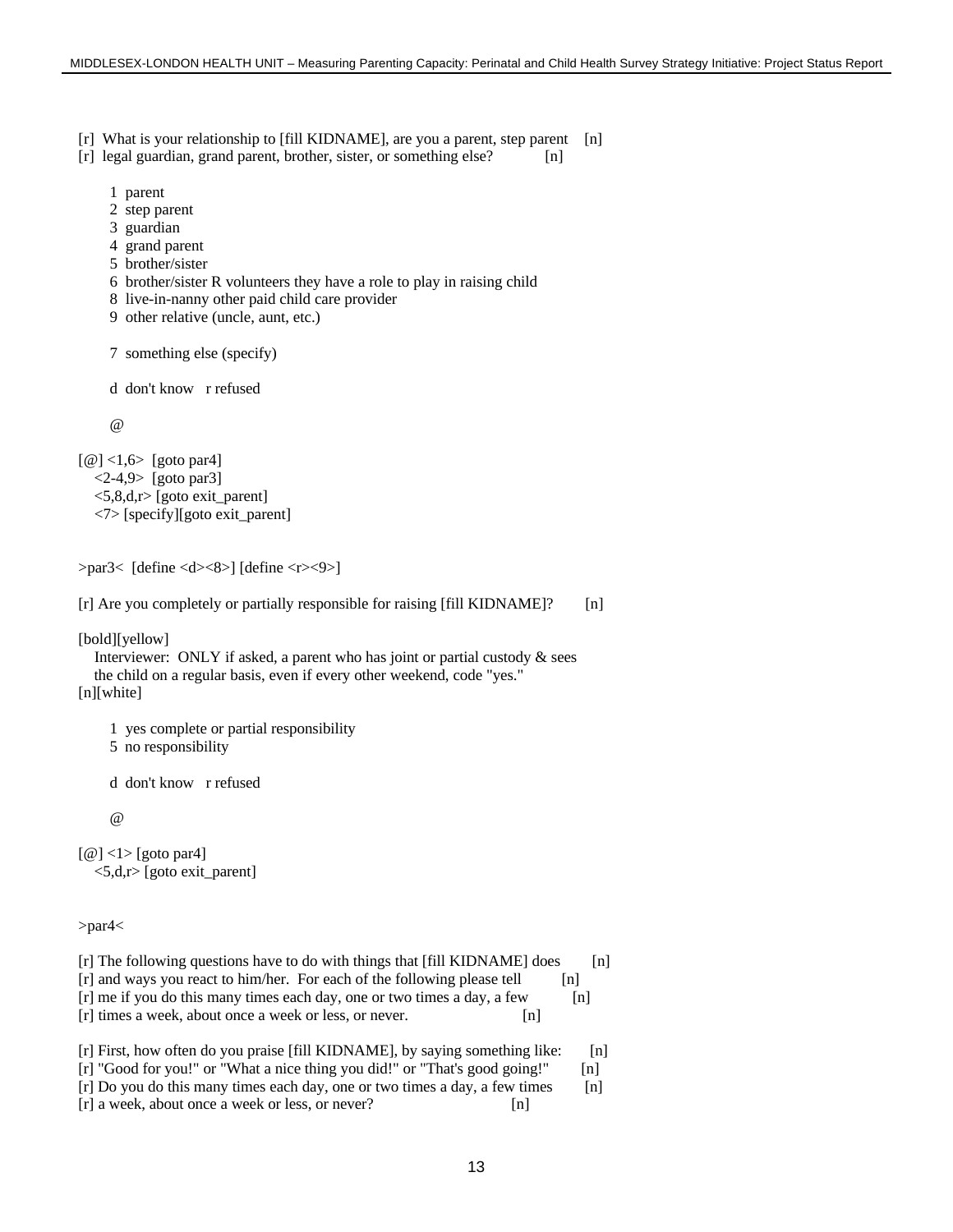1 many times each day (includes "all the time" do not read)

- 2 one or two times a day
- 3 a few times a week
- 4 about once a week or less
- 5 never

 d don't know r refused  $\omega$ 

 $[@] < 1-5, d,r$ 

>par5<

[r] How often do you and [fill KIDNAME] talk or play with each other, focusing [n] [r] attention on each other for five minutes or more, just for fun? [n]

[bold][cyan]

Do you do this many times each day, one or two times a day, a few times

a week, about once a week or less, or never?

[yellow]

 Interviewer: if required, "talk or play with each other" means spending time together talking, playing or spending time doing things in each other's company. "Just for fun" means having a fun time together. If R says they tend to do this with one or more of their children at the same time ask them to try to answer as best they can for the selected child. [n][white]

- 1 many times each day (includes "all the time" do not read)
- 2 one or two times a day
- 3 a few times a week
- 4 about once a week or less
- 5 never

 d don't know r refused @

 $[@] <1-5, d,r>$ 

>par6<

[r] How often do you and [fill KIDNAME] laugh together? [n]

[bold][cyan]

 Do you do this many times each day, one or two times a day, a few times a week, about once a week or less, or never?

[yellow]

 Interviewer: If required, "laugh together" means laughing together at the same thing, or a situation makes both of you laugh together. If R says they tend to do this with one or more of their children at the same time ask them to try to answer as best they can for the selected child.

[n][white]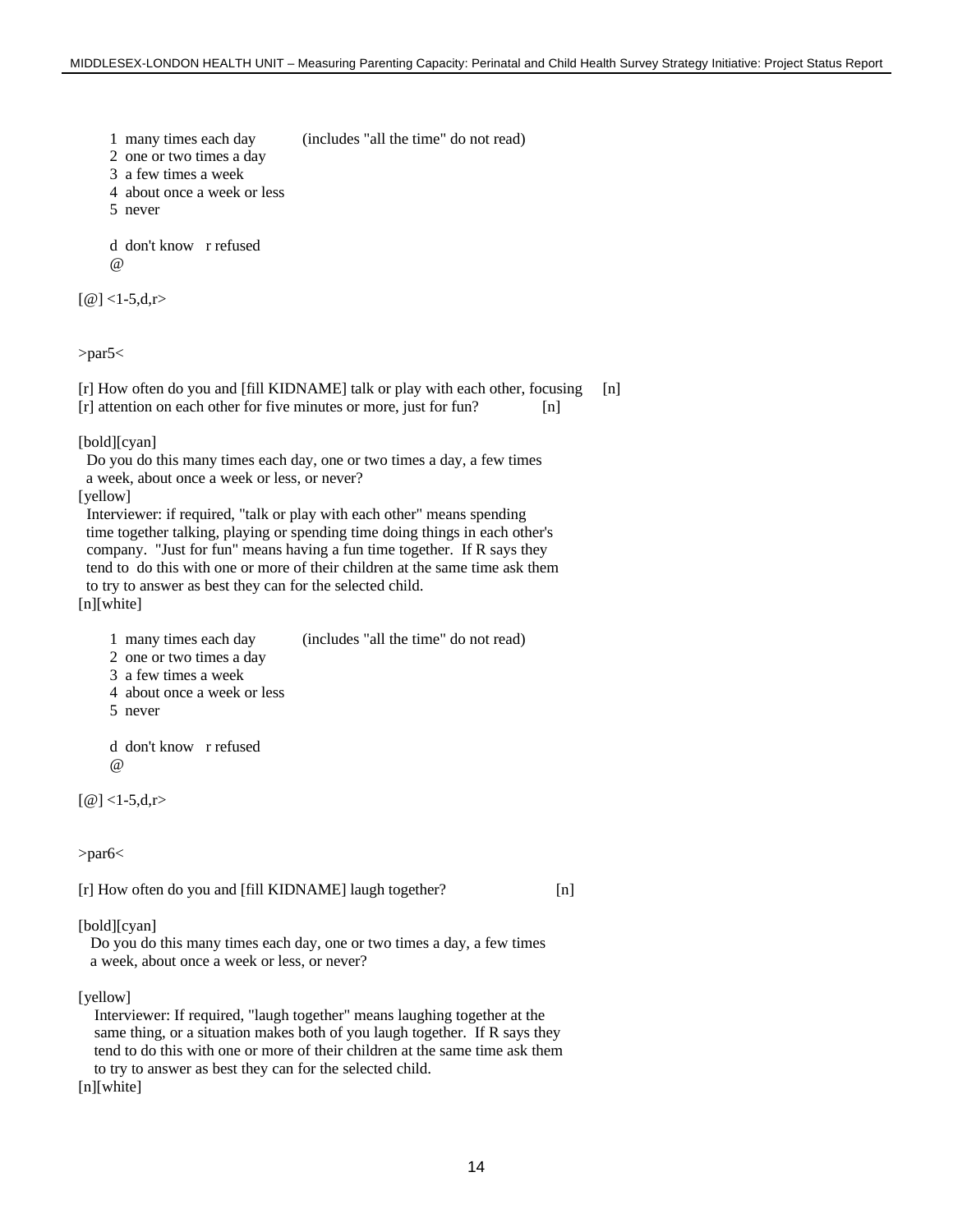1 many times each day (includes "all the time" do not read)

2 one or two times a day

- 3 a few times a week
- 4 about once a week or less
- 5 never

 d don't know r refused @

 $[@] <1-5, d,r>$ 

>par7<

[r] How often do you do something special with [fill KIDNAME] that he/she enjoys? [n]

#### [bold][cyan]

 Do you do this many times each day, one or two times a day, a few times a week, about once a week or less, or never?

#### [yellow]

 Interviewer: if required, "something special" means "doing something EITHER you or the child think of as something special." If R says they tend to do this with one or more of their children at the same time ask them to try to answer as best they can for the selected child.

[n][white]

| 1 many times each day | (includes "all the time" do not read) |  |
|-----------------------|---------------------------------------|--|
|                       |                                       |  |

- 2 one or two times a day
- 3 a few times a week

4 about once a week or less

5 never

 d don't know r refused  $\omega$ 

```
[@] <1-5, d,r>
```
>par8<

| [if parl $ t  < 2$ ]<br>[r] How often do you play games with [fill KIDNAME]?<br>[else] | n |     |
|----------------------------------------------------------------------------------------|---|-----|
| [r] How often do you play sports, hobbies, or games with [fill KIDNAME]?<br>[endif]    |   | [n] |
| [bold][cyan]                                                                           |   |     |

 Do you do this many times each day, one or two times a day, a few times a week, about once a week or less, or never?

#### [yellow]

 Interviewer: If required, "reading together" may be considered as hobby. Video games, watching TV or videos together count, but R should try to answer as best they can for the selected child, not counting family time. [n][white]